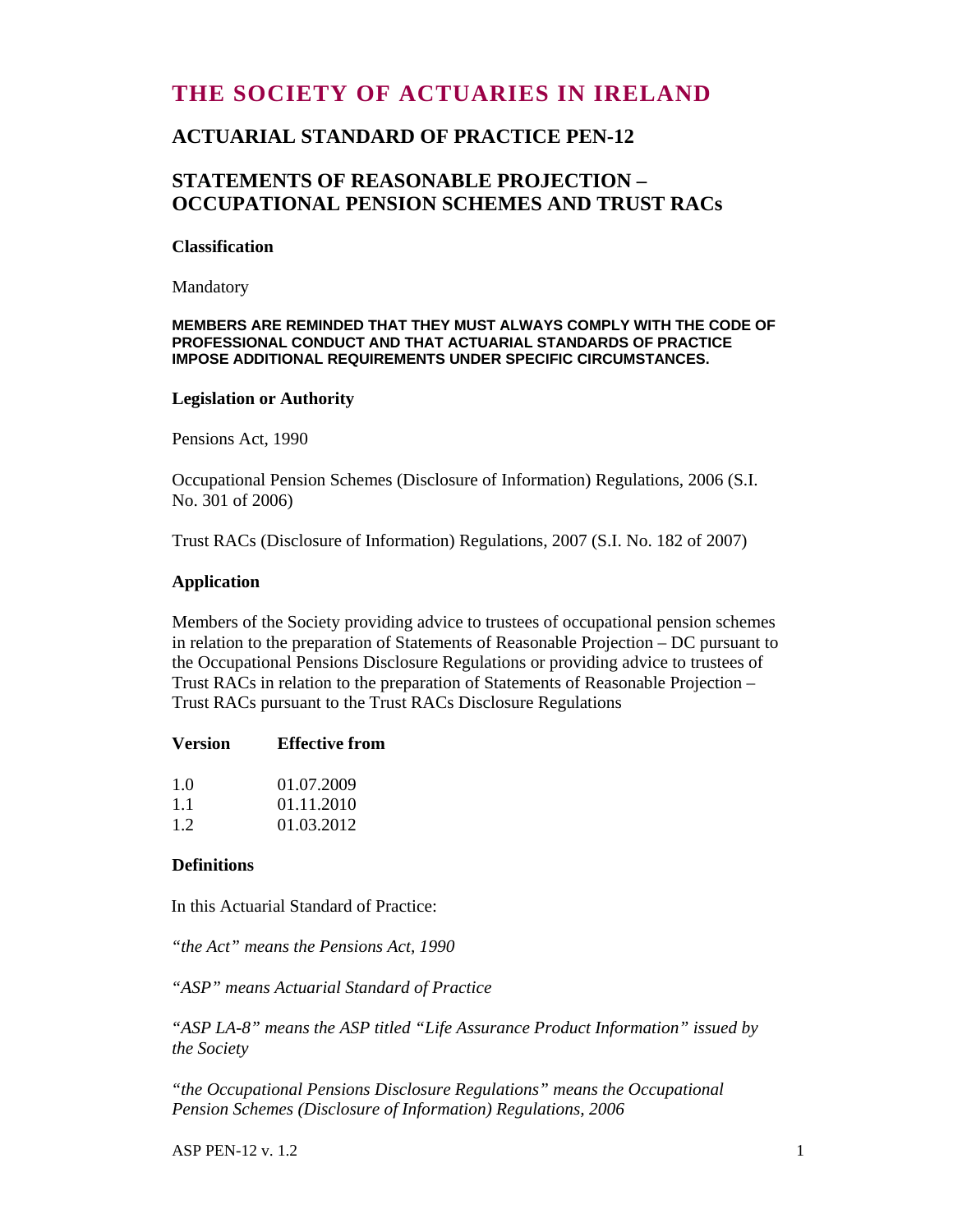*"the Trust RACs Disclosure Regulations" means the Trust RACs (Disclosure of Information) Regulations, 2007* 

*"should normally"* indicates that members of the Society to whom this ASP applies must comply with a particular requirement or prohibition, unless the circumstances are such that the requirement or prohibition is inappropriate and non-compliance is consistent with the standards of behaviour, integrity, competence and professional judgement which other members or the public might reasonably expect of a member

*"the Society" means the Society of Actuaries in Ireland* 

*"Statement of Reasonable Projection – DC" has the meaning set out in the Occupational Pensions Disclosure Regulations* 

*"Statement of Reasonable Projection – Trust RAC" has the meaning set out in the Trust RACs Disclosure Regulations* 

### **1 Introduction**

- 1.1 This ASP is issued pursuant to the Occupational Pensions Disclosure Regulations and the Trust RACs Disclosure Regulations, and constitutes the guidance note issued by the Society of Actuaries in Ireland referred to in paragraph 25(b) of Schedule D Part II of the Occupational Pensions Disclosure Regulations and in paragraph 12(b) of Schedule D of the Trust RACs Disclosure Regulations.
- 1.2 (a) Paragraph 25(b)(i) of Schedule D Part II of the Occupational Pensions Disclosure Regulations stipulates that a Statement of Reasonable Projection – DC shall be prepared -

 *"in compliance with the guidance note issued by the Society of Actuaries in Ireland in relation to the preparation of such statements, except where, as a result of the structure of the scheme, it is not reasonably feasible for the trustees to comply with the guidance note issued by the Society of Actuaries in Ireland in respect of projections of investment growth, projections of deductions to cover expenses and charges or projections of the cost of protection benefits, in which case, the trustees may –* 

- *(I) adopt a different methodology in respect of those projections, provided that the trustees are satisfied that the chosen methodology provides a reasonable basis for projections of such investment growth, deductions and costs, having regard to the general purpose of the Statement of Reasonable Projection-DC and provided the assumptions underlying the chosen methodology are specified, and*
- *(II) adopt a different methodology, to calculate the effect of charges, from that set out in the guidance note issued by the Society of Actuaries in Ireland, provided that the trustees are satisfied that the chosen methodology provides a reasonable*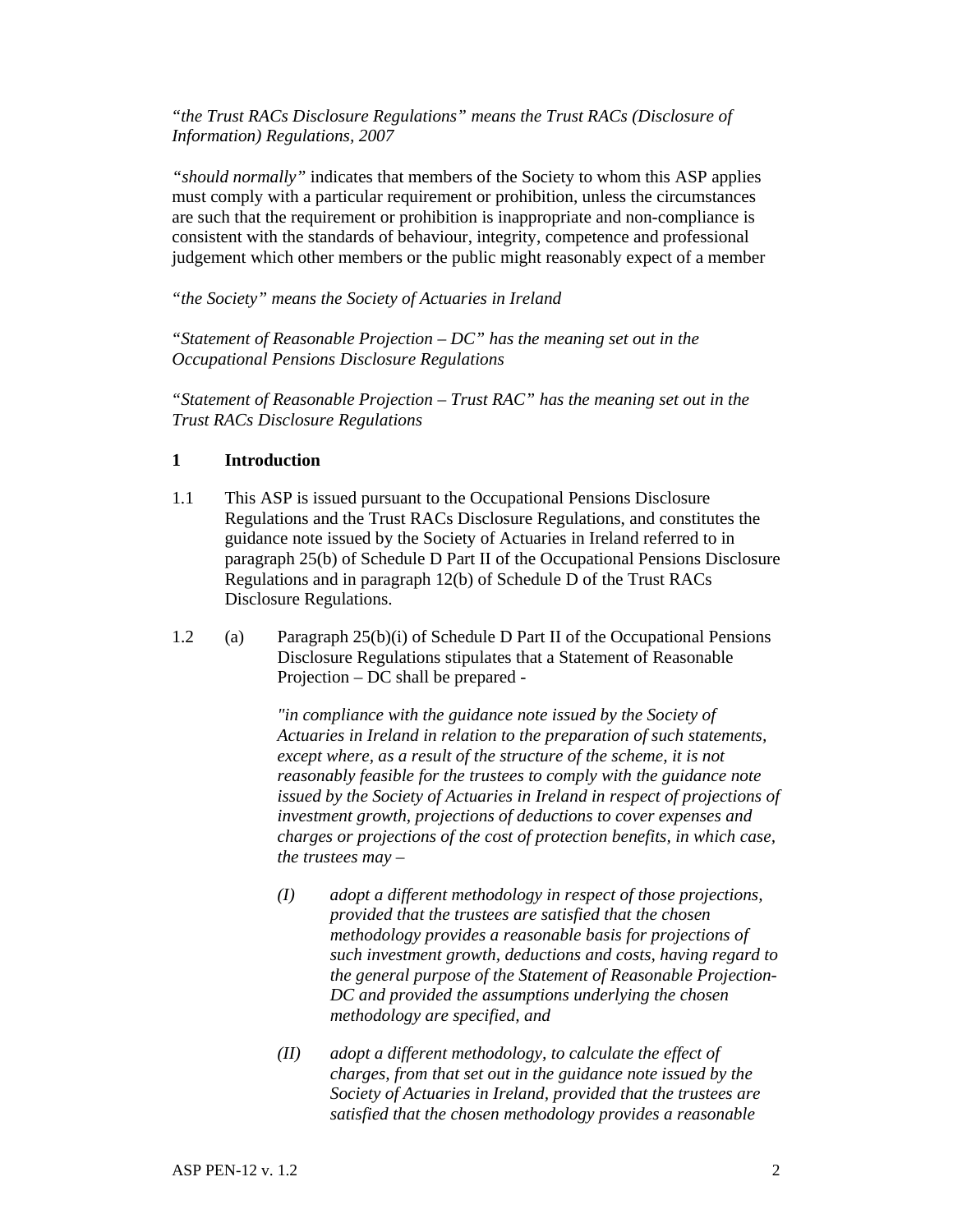*basis for calculating the effect of charges, having regard to the general purpose of the Statement of Reasonable Projection – DC and provided the assumptions underlying the chosen methodology are specified."* 

- (b) If, pursuant to paragraph 25(b)(i) of Schedule D Part II of the Occupational Pensions Disclosure Regulations, a Member of the Society advises the trustees of an occupational pension scheme that, as a result of the structure of the scheme, it is not reasonably feasible to comply with certain aspects of this ASP, he or she must specify in writing to the trustees the rationale for this advice.
- (c) If a Member of the Society provides advice to the trustees of an occupational pension scheme in relation to the preparation of a Statement of Reasonable Projection – DC pursuant to the Occupational Pensions Disclosure Regulations in circumstances where the trustees wish to avail of the provisions of sub-paragraphs (I) and  $/$  or (II) of paragraph 25(b)(i) of Schedule D Part II of the Occupational Pensions Disclosure Regulations, the Member must:
	- (i) apply the provisions of this ASP as far as is reasonably practicable; and
	- (ii) specify in writing to the trustees:
		- (I) the assumptions underlying the chosen methodology;
		- (II) the differences between the chosen methodology and that specified in this ASP; and
		- (III) his or her reasons for believing that the chosen methodology provides a reasonable basis for projections of investment growth, deductions and costs and / or for calculating the effect of charges, as applicable.
- 1.3 (a) Paragraph 12(b)(i) of Schedule D of the Trust RACs Disclosure Regulations stipulates that a Statement of Reasonable Projection – Trust RAC shall be prepared -

 *" in compliance with the guidance note issued by the Society of Actuaries in Ireland in relation to the preparation of such statements, except where, as a result of the structure of the trust RAC, it is not reasonably feasible for the trustees to comply with the guidance note issued by the Society of Actuaries in Ireland in respect of projections of investment growth, projections of deductions to cover expenses and charges or projections of the cost of protection benefits, in which case, the trustees may –* 

 *(I) adopt a different methodology in respect of those projections, provided that the trustees are satisfied that the chosen methodology provides a reasonable basis for projections of*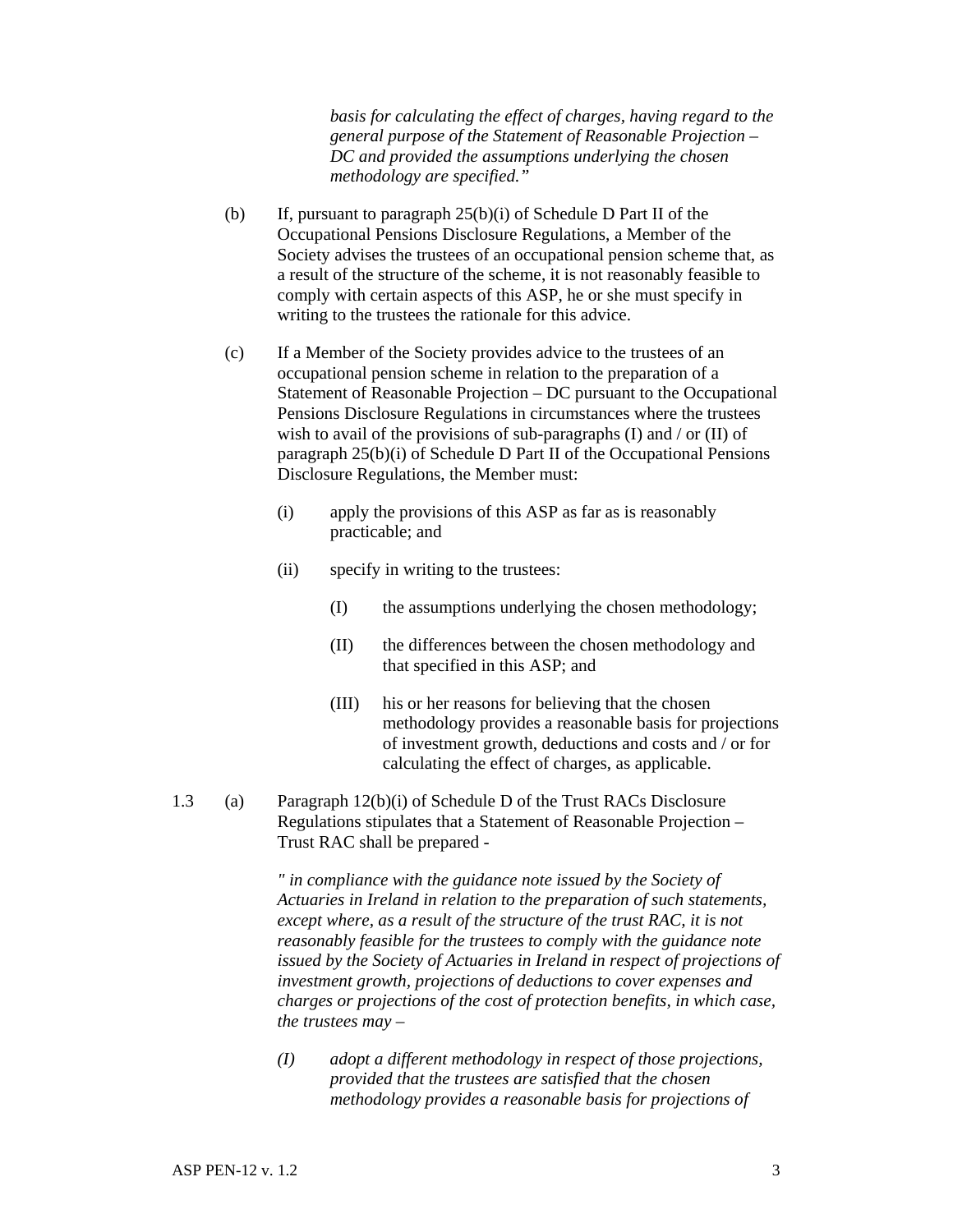*such investment growth, deductions and costs, having regard to the general purpose of the Statement of Reasonable Projection – Trust RAC and provided the assumptions underlying the chosen methodology are specified, and* 

- *(II) adopt a different methodology, to calculate the effect of charges, from that set out in the guidance note issued by the Society of Actuaries in Ireland, provided that the trustees are satisfied that the chosen methodology provides a reasonable basis for calculating the effect of charges, having regard to the general purpose of the Statement of Reasonable Projection – Trust RAC and provided the assumptions underlying the chosen methodology are specified."*
- (b) If, pursuant to paragraph 12(b)(i) of Schedule D of the Trust RAC Disclosure Regulations, a Member of the Society advises the trustees of a Trust RAC that, as a result of the structure of the Trust RAC, it is not reasonably feasible to comply with certain aspects of this ASP, he or she must specify in writing to the trustees the rationale for this advice.
- (c) If a Member of the Society provides advice to the trustees of a Trust RAC in relation to the preparation of a Statement of Reasonable Projection – Trust RAC pursuant to the Trust RAC Disclosure Regulations in circumstances where the trustees wish to avail of the provisions of sub-paragraphs (I) and / or (II) of paragraph  $12(b)(i)$  of Schedule D of the Trust RAC Disclosure Regulations, the Member must:
	- (i) apply the provisions of this ASP as far as is reasonably practicable; and
	- (ii) specify in writing to the trustees:
		- (I) the assumptions underlying the chosen methodology;
		- (II) the differences between the chosen methodology and that specified in this ASP; and
		- (III) his or her reasons for believing that the chosen methodology provides a reasonable basis for projections of investment growth, deductions and costs and / or for calculating the effect of charges, as applicable.
- 1.4 Where a Member of the Society provides advice to the trustees of an occupational pension scheme or of a Trust RAC pursuant to this ASP, such advice must include the name and qualifications of the Member of the Society providing the advice and the name of the Member's firm.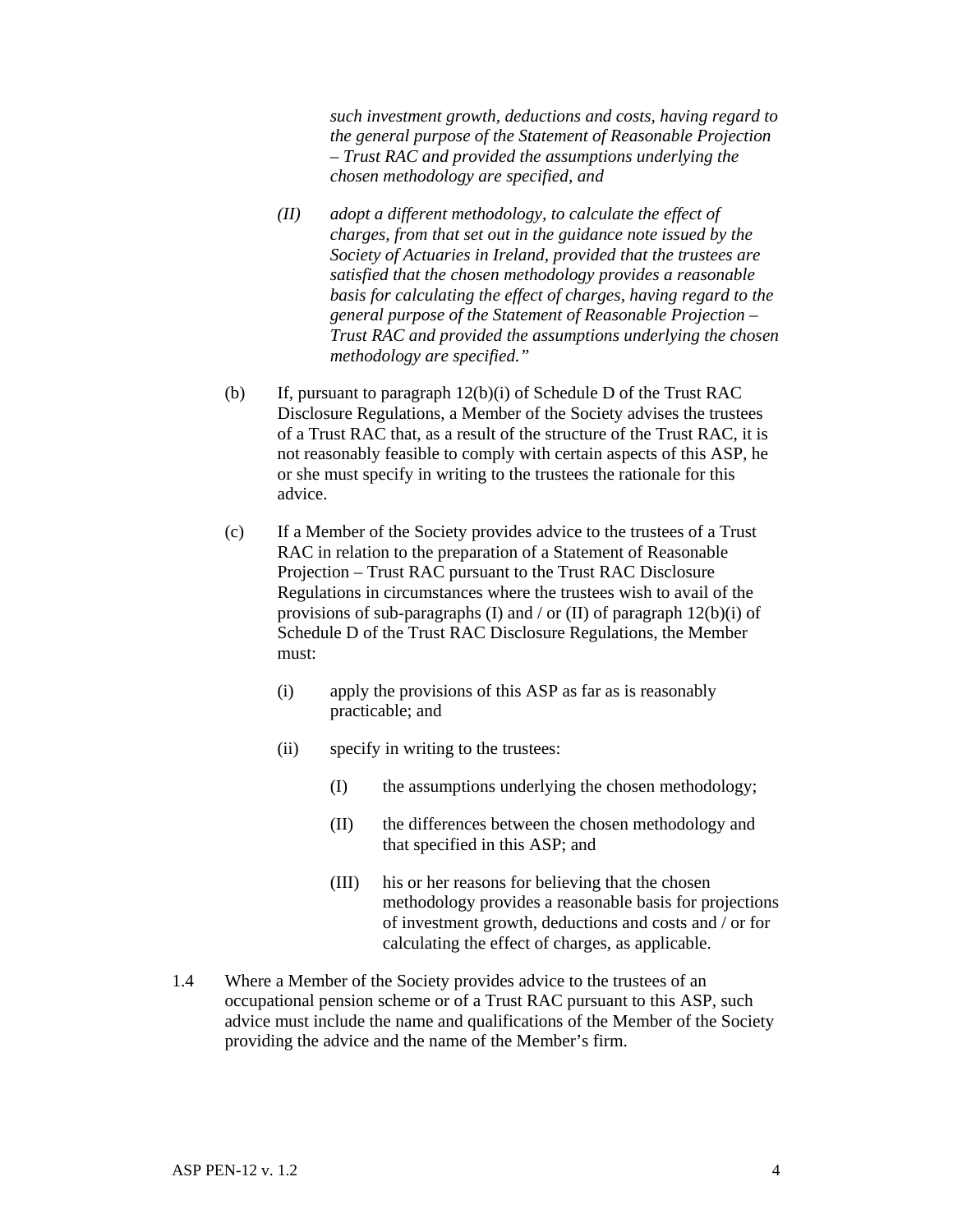### **2 Scope of ASP**

- 2.1 This ASP sets out the principles in accordance with which the various parameters underlying the calculation of the figures required to be provided in a Statement of Reasonable Projection – DC or a Statement of Reasonable Projection – Trust RAC must be determined.
- 2.2 The ASP has been prepared with the objective of providing illustrations of retirement benefits which are fair, clear and not misleading.
- 2.3 For illustrations of retirement benefits and the Effect of Charges in respect of with-profits contracts, both conventional and accumulating, provided by life assurance companies, and all other contracts where some or all of the charges may not be explicit, the charges for expenses and protection benefits must be determined in accordance with Part III of ASP LA-8.

### **3 Projected retirement fund**

- 3.1 A projected retirement fund determined for the purposes of paragraph 13 of Schedule E of the Occupational Pensions Disclosure Regulations or for the purposes of paragraph 6 of Schedule E of the Trust RACs Disclosure Regulations must be determined as the sum of the fund value at the effective date of the statement plus projected investment growth less projected total deductions to cover expenses and charges less projected deductions for the cost of protection benefits less, if Paragraph 3.4(i)(a) applies, projected stamp duty or pension levy.
- 3.2 A projected retirement fund determined for the purposes of paragraph 25(a)(iii) of Schedule D Part II of the Occupational Pensions Disclosure Regulations or for the purposes of paragraph  $12(a)(iii)$  of Schedule D of the Trust RACs Disclosure Regulations must be determined as the sum of the fund value at the effective date of the statement plus the total amount of contributions expected to be paid in the period from the effective date of the statement up to and including the specified date to which the projected retirement fund refers plus projected investment growth less projected total deductions to cover expenses and charges less projected deductions for the cost of protection benefits less, if Paragraph  $3.4(i)(a)$  applies, projected stamp duty or pension levy.
- 3.3 Projected retirement funds must be determined allowing for the actual (e.g. monthly) timing of contribution receipts, investment growth and deductions to cover expenses, charges and, if Paragraph 3.4(i)(a) applies, stamp duty or pension levy. The rate of investment return used for each month of the projection period must be determined in accordance with Section 4 of this ASP.
- 3.4 Where, pursuant to the Finance (No.2) Act 2011, a stamp duty or pension levy of 0.6% per annum is applicable to the market value of assets under management in a pension fund for the four years 2011 to 2014 and where it is intended that the cost of such stamp duty or pension levy shall be met by making deductions from the assets of the pension fund: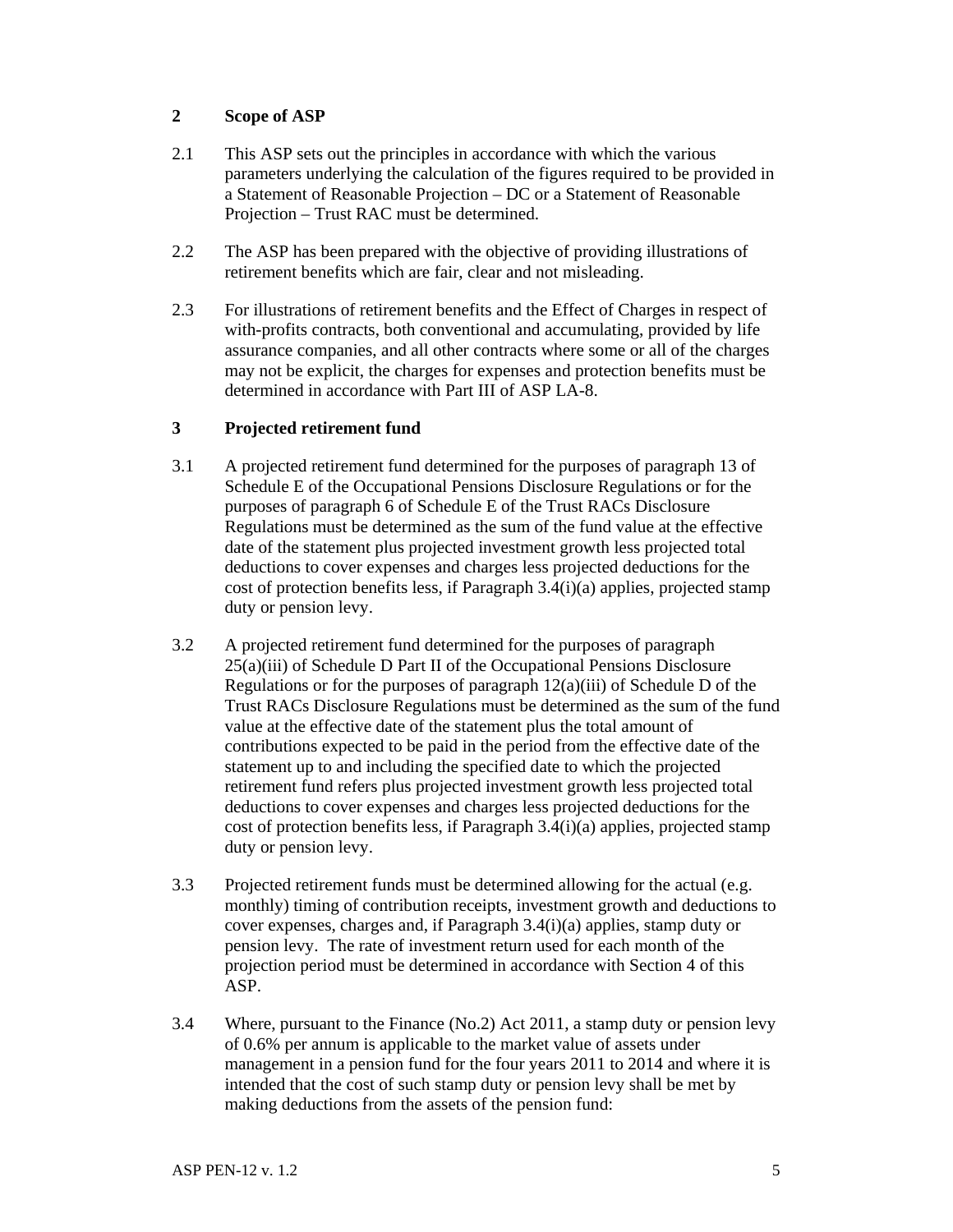- (i) Information on the effect of the stamp duty or pensions levy must be included in the Statement of Reasonable Projection – DC or Statement of Reasonable Projection – Trust RAC (as applicable) in one of the following ways:
	- (a) Any duties or levies payable during the remaining duration, as at the date of the illustration, of the four years 2011 to 2014 must be reflected in the projected retirement fund and an explanatory note must be provided with the projection; or
	- (b) Where any duties or levies payable during the remaining duration, as at the date of the illustration, of the four years 2011 to 2014 are not reflected in the projected retirement fund, an explanatory note must be provided with the projection and this note must clearly indicate that the projected retirement fund shown does not allow for the duties or levies. The note must also include numerical information on the financial impact of the duties or levies. Where such numerical information is approximate, it must not understate the financial impact; for example, the note may state the maximum percentage by which the duties or levies will reduce the retirement fund.
- (ii) Where a projected retirement fund is illustrated on a generic basis within a brochure or marketing material, the principles of Paragraph 3.4(i) must be applied in respect of duties or levies payable from the date of publication (which must be stated) until 2014.
- 3.5 Projected retirement funds must be determined having regard to Section 7, Section 9, Section 10 and Section 11 of this ASP.

### **4 Assumed investment return**

- 4.1 The Occupational Pensions Disclosure Regulations and the Trust RACs Disclosure Regulations prescribe that the maximum rate of investment return, before deduction of all anticipated expenses, charges, stamp duty or pension levy, to be assumed in illustrating projected future benefits for the purposes of a Statement of Reasonable Projection – DC or for the purposes of a Statement of Reasonable Projection – Trust RAC, as appropriate, is 6% per annum.
- 4.2 The rate of investment return, before deductions to cover expenses and charges, shall be determined having regard to the asset mix, on the following basis:
	- (i) the maximum gross investment return for equities and property will be 7% per annum;
	- (ii) the maximum gross investment return for fixed interest securities will be 4.5% per annum;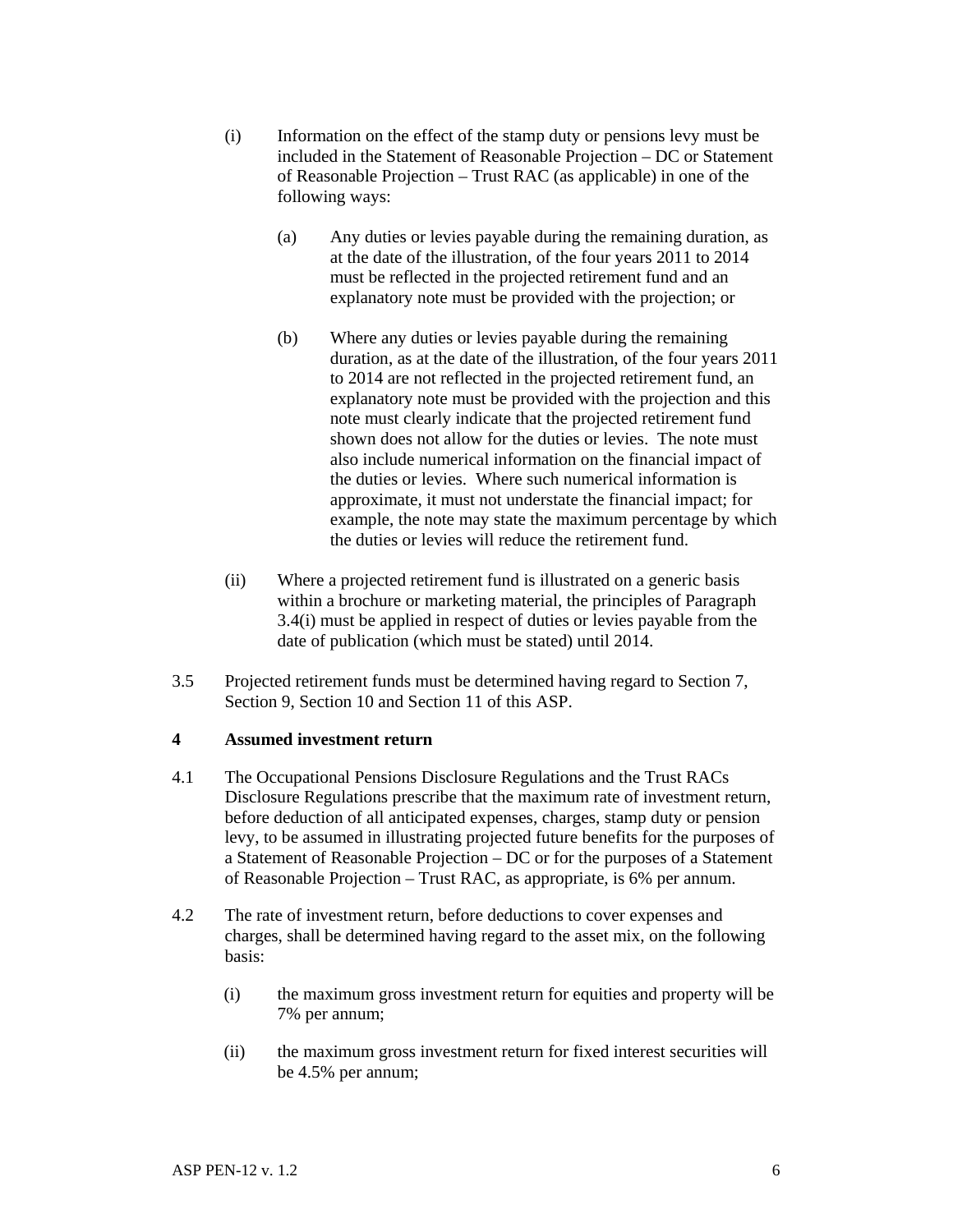- (iii) the maximum gross investment return for cash will be 3% per annum; and
- (iv) the maximum gross investment return for other asset classes, hybrid instruments or derivatives will be determined on the basis of a "look through" to the underlying assets and the current and expected longterm asset mix as outlined under Paragraph 4.3

 For this purpose, in the case of geared funds, borrowings must be treated as negative holdings of assets. The rate of investment return applied to borrowings must be the expected rate of interest payable on such borrowings, subject to a minimum of the gross investment return for fixed interest securities.

 The rate of investment return so determined shall be subject to an upper limit of 6% per annum.

- 4.3 When determining the rate of investment return under paragraph 4.2(iv), it is important to understand the economic effect of any derivatives and gearing on the future performance of the assets of the pension fund. The assumed rate of investment return must be consistent with:
	- (i) the past volatility and/or expected volatility of the investments (whichever is more relevant);
	- (ii) where applicable, the published asset mix information provided to investors;
	- (iii) where applicable, the published risk rating of investments; and
	- (iv) any other relevant information (such as a relevant fund manager's target value at risk).

The Actuary shall further ensure that, in the calculation of the assumed rate of investment return on the fund, the assumed returns on underlying assets do not exceed the rates specified in paragraphs 4.2 (i), (ii) and (iii), as relevant.

It is important to document the reasons for the chosen assumptions regarding the rate of investment return.

Where there is insufficient information to determine the rate of investment return for a particular asset or holding in an investment fund, the gross investment return assumed shall be 3% per annum.

4.4 Where assets and / or future contributions are invested in accordance with an investment strategy under which the allocation of contributions and / or accumulated assets to different asset classes is expected to change in the future, the assumed investment return for a month must be based on the expected asset mix for that month. The (monthly equivalent of the) upper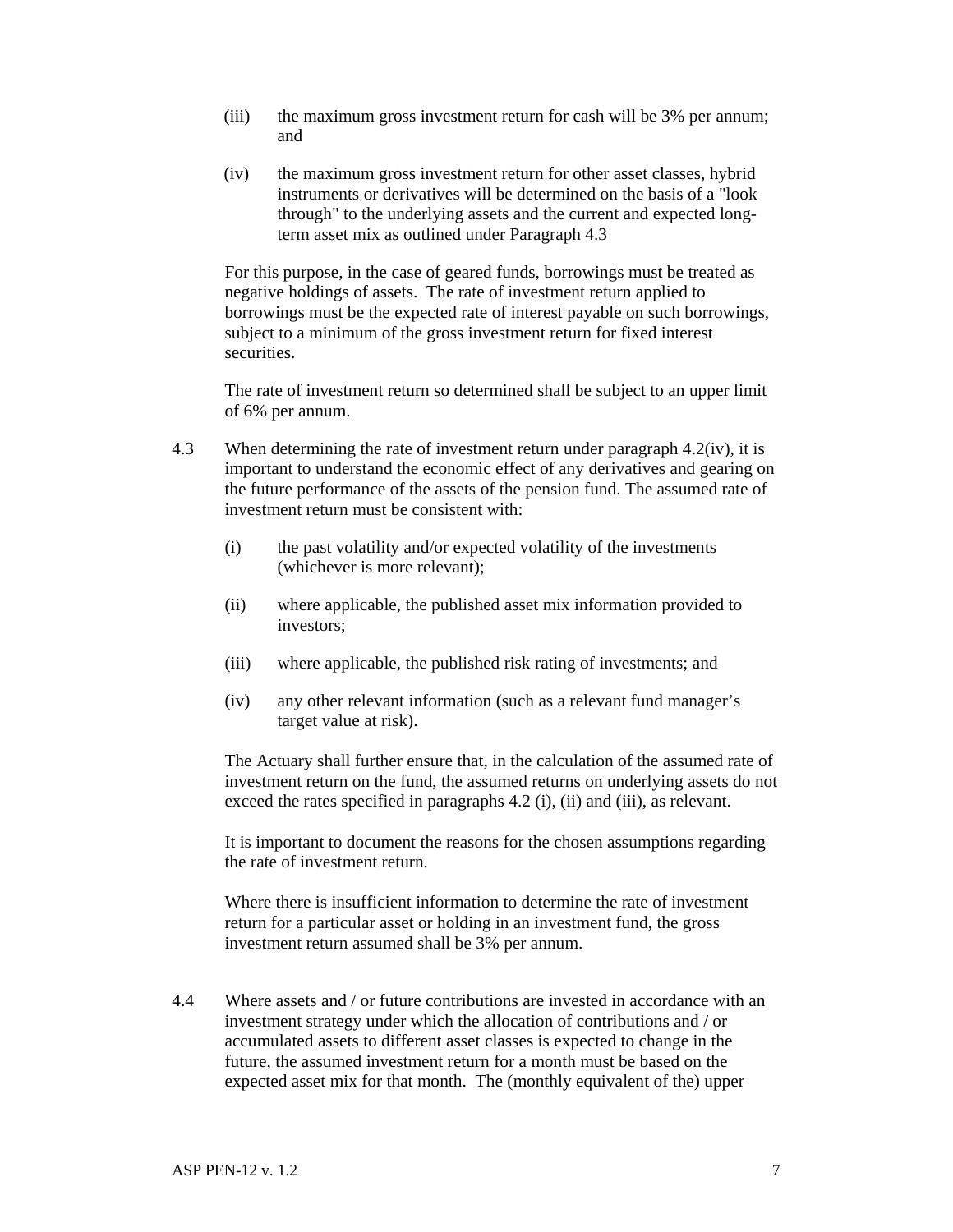limit specified in Paragraph 4.2 applies separately to each month of the projection period.

- 4.5 The amount of investment return for each month of the projection period must be determined by applying the monthly equivalent of the rate of investment return determined in accordance with Paragraph 4.2, Paragraph 4.3 and, where applicable, Paragraph 4.4 to the fund value. In the case of geared funds, the fund value for this purpose is the gross value of the assets of the fund less any borrowings of the fund.
- 4.6 Where an actuary providing advice to the trustees of an occupational pension scheme in relation to the preparation of Statements of Reasonable Projection – DC or to the trustees of a Trust RAC in relation to the preparation of Statements of Reasonable Projection – Trust RAC has doubts about the rate or rates of investment return to assume in specific situations, the actuary should normally consult the Society.

### **5 Effect of Charges**

- 5.1 The Effect of Charges must be calculated as a percentage to the nearest first decimal place.
- 5.2 The Effect of Charges must be calculated as follows.
	- (a) The projected retirement fund (net of deductions to cover expenses and charges, including deductions for the cost of protection benefits and stamp duty or pension levy) must be determined in accordance with Section 3.
	- (b) The rate of investment return must be determined at which the accumulation of the fund value at the effective date of the statement plus the accumulation of the expected gross contributions, net of deductions to cover expenses and charges, including deductions for the cost of protection benefits, stamp duty or pension levy, would equal the projected retirement fund calculated at (a).
	- (c) The rate of investment return must be determined at which the accumulation of the fund value at the effective date of the statement plus the accumulation of the expected gross contributions, without any deductions to cover charges other than deductions in respect of the cost of protection benefits, stamp duty or pension levy, would equal the projected retirement fund calculated at (a).
	- (d) The difference between the rate of investment return underlying the projected retirement fund calculated at (b) and the rate of investment return calculated at (c) is the Effect of Charges.

#### **6 Retirement benefits**

6.1 Where retirement benefits are illustrated as a percentage or multiple of final salary, or of final pensionable salary, such benefits must be determined on the assumption that the current salary or current pensionable salary, as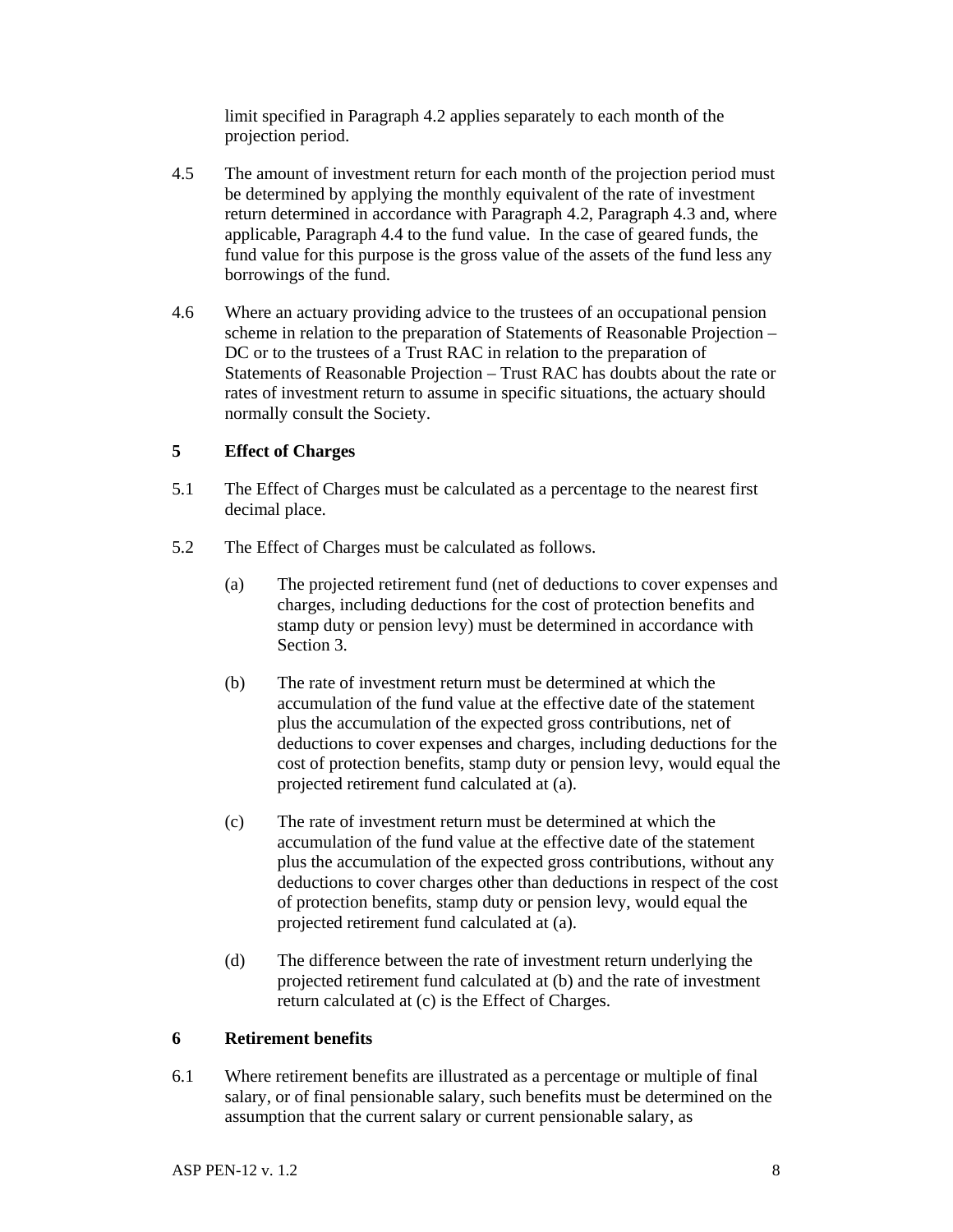appropriate, escalates at a compound rate of 3% per annum. Where benefits in monetary form are expressed in terms of current value, such benefits must be determined by deflating the projected retirement benefits to the effective date at a compound rate of 3% per annum.

### **7 Contribution increases**

- 7.1 Where contribution increases apply, the effect of these must be reflected in the projected retirement benefits on the basis of best estimates of the determinant of the increases which are consistent with the assumed investment return, subject to the proviso that the rate of contribution increase assumed must not exceed the rate of deflation required for the purposes of Paragraph 6.1.
- 7.2 Where, for the purposes of Paragraph 7.1 or otherwise, it is necessary to make assumptions about the rate of change in consumer prices or the rate of change in general earnings, the rate of change in general earnings used must be 3% per annum, while the rate of change in consumer prices used must be 2% per annum.

### **8 Annuity rates**

- 8.1 The Occupational Pensions Disclosure Regulations and the Trust RAC Disclosure Regulations require the conversion of retirement funds into an annuity to be illustrated. Except where Paragraph 8.7 or Paragraph 8.8 applies, the following must be used in making this calculation:
	- (a) an interest rate of 4% per annum (which is deemed to be net of provision for expenses);
	- (b) female mortality for the retiree (irrespective of the actual gender of the retiree) and male mortality for the retiree's spouse or civil partner; and

| (c) | the following mortality assumptions: |                 |  |
|-----|--------------------------------------|-----------------|--|
|     | Female mortality:                    | 60% PNFA00; and |  |
|     | Male mortality:                      | 52% PNMA00.     |  |

- 8.2 Subject to Paragraphs 8.7 and 8.8, provision for improving mortality beyond 2008 must be made by assuming that the price of both single and last survivor annuities will increase by 0.36% per annum compound for each calendar year after 2008.
- 8.3 Any life expectancy stated in a Statement of Reasonable Projection DC or a Statement of Reasonable Projection – Trust RAC must be determined in accordance with Paragraph 8.1 and Paragraph 8.2, using a rate of interest of 0% per annum.
- 8.4 Illustrations of benefits in annuity form must show annuities which escalate at a rate of 2% per annum, unless the rules of the pension scheme or Trust RAC dictate that a different rate of escalation will apply, in which case that rate must be used in conjunction, where necessary, with assumptions about the rate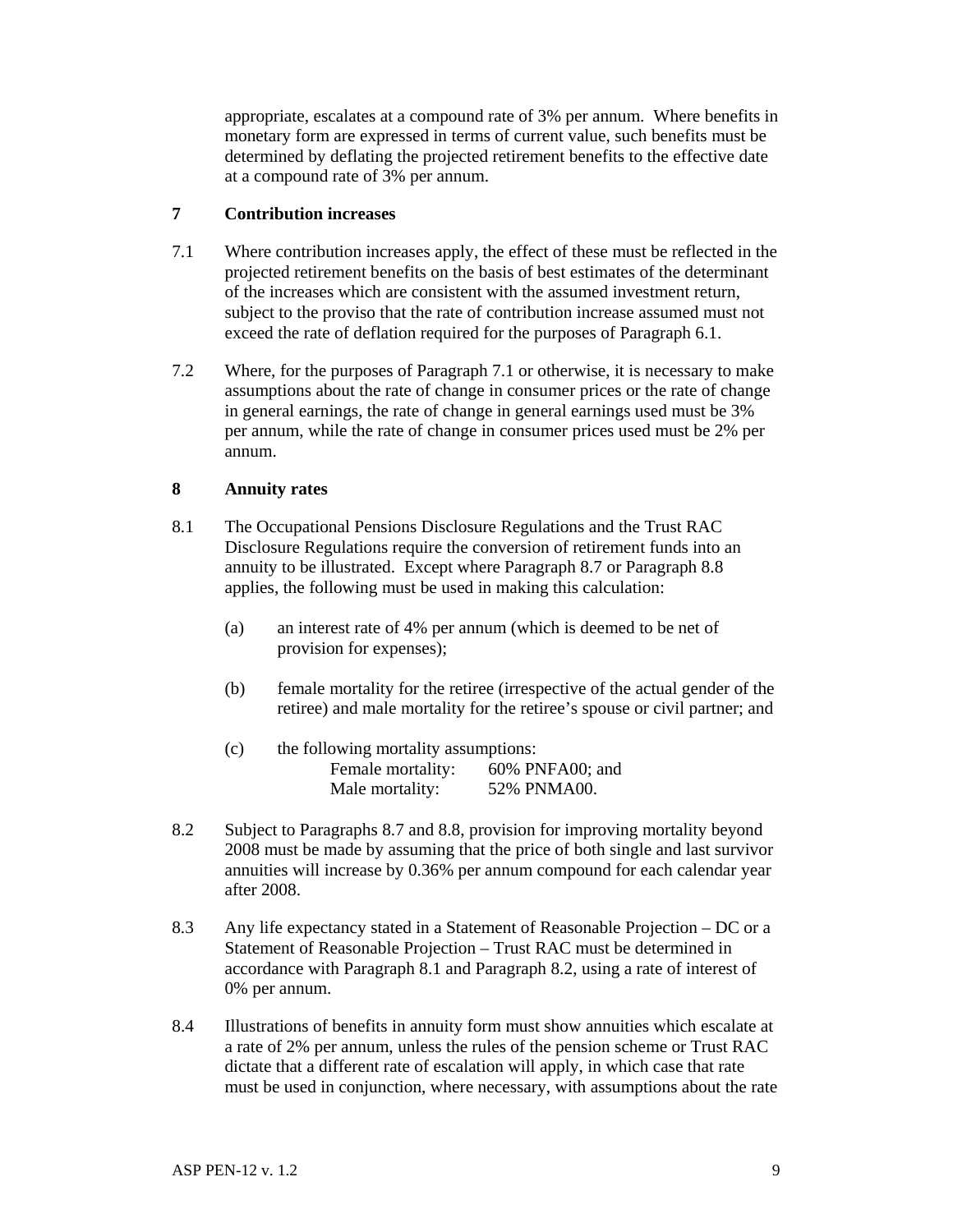of change in consumer prices or the rate of change in general earnings determined in accordance with Paragraph 7.2.

- 8.5 All annuities shown must be assumed to be payable monthly in advance and guaranteed to be payable for a period of five years, unless the rules of the pension scheme or Trust RAC dictate that different terms will apply to pensions in payment, in which case those terms must be reflected in the projections.
- 8.6 Statements of Reasonable Projection DC and Statements of Reasonable Projection – Trust RAC must contain a note describing the nature of the annuity shown, including the duration or durations of life for which the annuity is payable and any reduction that would apply in the event of a death during this period and also including the information specified in Paragraphs 8.4 and 8.5.
- 8.7 Where the remaining term to the assumed retirement age is less than 1 year, then either an appropriate current market annuity rate, or an annuity rate derived from an actuarial basis broadly consistent with current market annuity rates, must be used to illustrate the conversion of the retirement fund into an annuity or else a statement must be made to the effect that the annuity rate used in the illustration is a long-term average rate and that the actual annuity rate at retirement may differ from the annuity rate used in the illustration.
- 8.8 If a guaranteed annuity rate which is greater than the rate determined above applies, this rate must be used in the illustration of the conversion of the retirement fund into an annuity.

### **9 Projected deductions for the cost of protection benefits**

- 9.1 The current charging basis for protection (i.e. risk) benefits (with allowance for rates increasing with age) must be assumed, unless there is reason to believe that the actual charging basis in the future will be higher than that currently applicable.
- 9.2 Reductions in mortality and other risk charges arising out of anticipated secular improvements in mortality must not be incorporated when determining projected retirement funds.
- 9.3 Where deterioration in risk experience is expected, leading to a consequent increase in the charging basis for protection benefits, this must be reflected in the illustrations.

#### **10 Projected deductions to cover expenses and charges**

- 10.1 Projected deductions to cover expenses and charges include charges for profit, where applicable.
- 10.2 The current charging basis for expenses must be reflected when illustrating projected retirement benefits, unless there is reason to believe that this will increase in the future. In particular, any anticipated systematic adjustment in charges to reflect inflation of expenses must be allowed for, using, where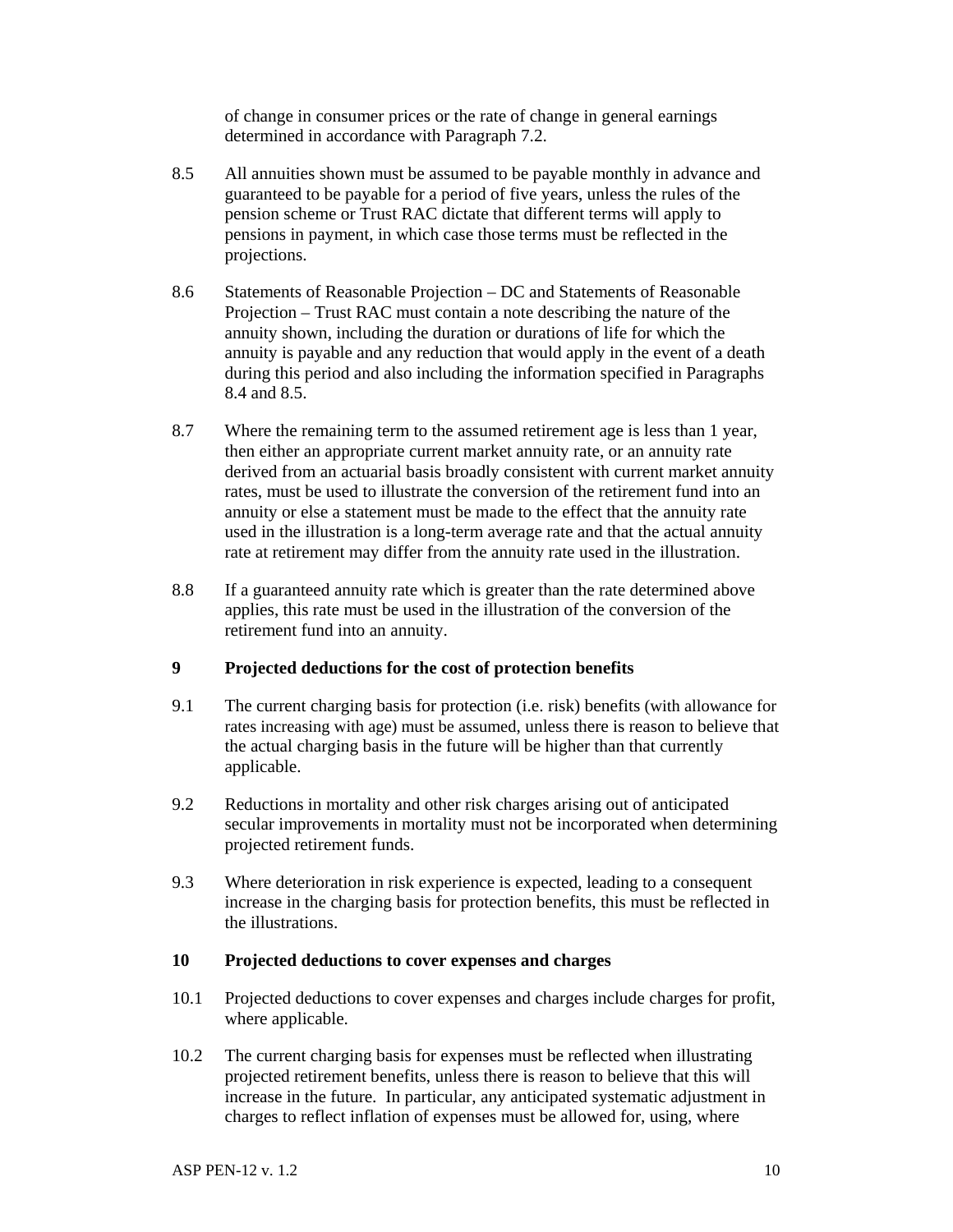necessary, assumptions about the rate of change in consumer prices or the rate of change in general earnings determined in accordance with the provisions of Paragraph 7.2. Reduction in charges must not be anticipated, unless these are contractually guaranteed.

- 10.3 The actual (e.g. monthly) timing and the actual level of expense deductions must be reflected when illustrating projected retirement benefits.
- 10.4 It may be assumed that investment return is achieved after:
	- (a) meeting the costs of buying and selling investments, including transaction related stamp duty, to the extent that these are the arm's length costs actually disbursed – for the avoidance of doubt, such costs do not include charges made in respect of investment management;
	- (b) custodial and other fees which are the necessary costs of maintaining an investment fund, to the extent that these are the arm's length costs actually disbursed; and
	- (c) meeting the arm's length cost of routine property maintenance, including property valuation fees and rent collection.

 Accordingly, these charges need not be shown as deductions to cover expenses or profit.

- 10.5 The following costs are not regarded as implicit in the investment return:
	- (a) costs of buying and selling investments or maintaining properties which are in excess of what could be negotiated on an arm's length basis;
	- (b) bulk discounts on stockbroker commissions which are retained for the account of the provider of the contract or investment vehicle; or
	- (c) the costs of investment management.

This list is not necessarily exhaustive.

- 10.6 With the exception of the investment related charges exempted above and the cost of protection benefits, if any, all other charges must be treated as deductions to cover expenses (and / or profits). The following is a typical list of such charges in the context of a unit-linked investment vehicle, but this list is not necessarily exhaustive.
	- (a) Contribution charges, premium charges or bid/offer spreads. "Charges" arising from the operation of dual pricing which do not accrue to the provider of the unit-linked investment vehicle need not be shown as deductions;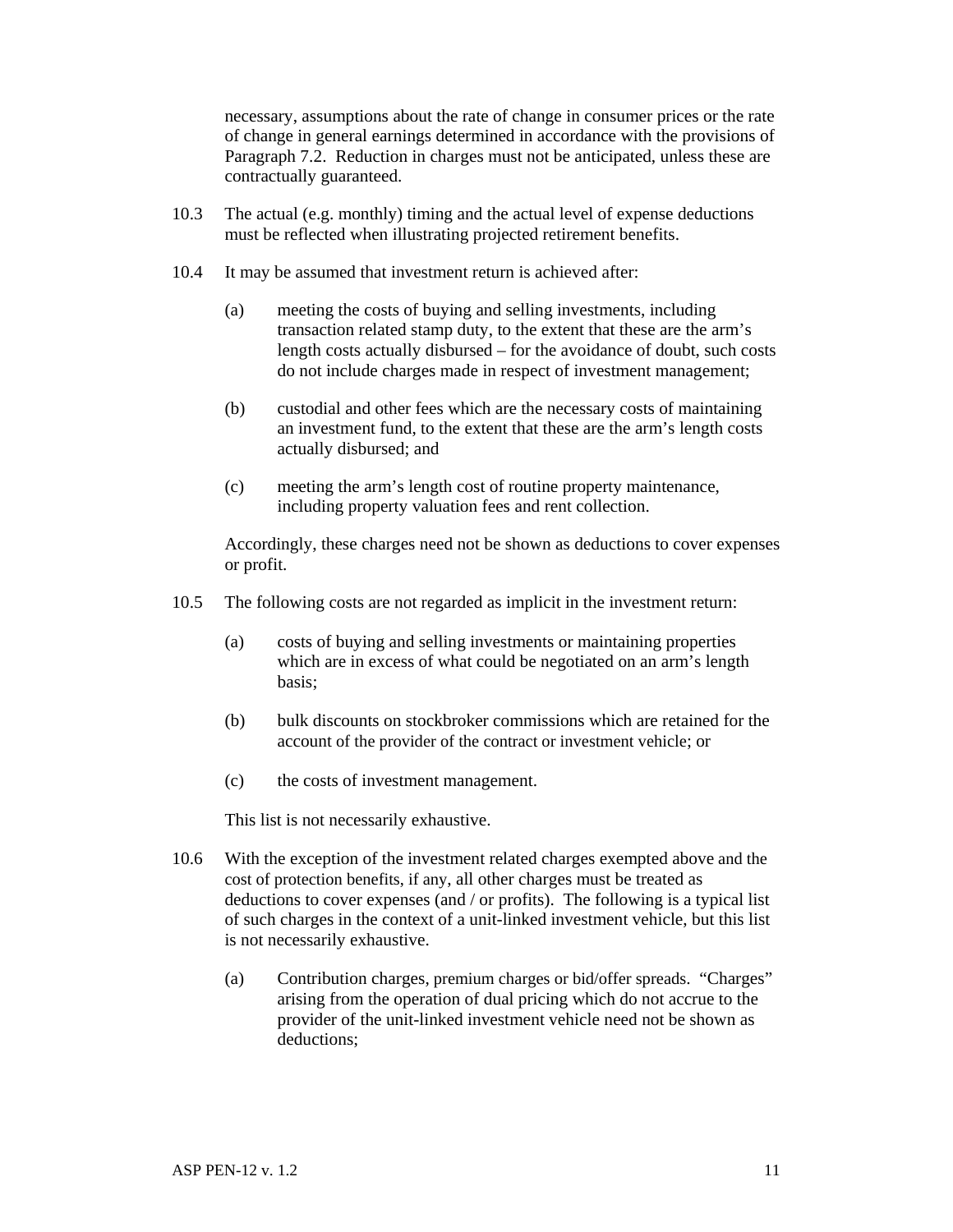- (b) Regular management charges net of "loyalty bonuses", to the extent that these are in addition to the investment costs described in Paragraph 10.4;
- (c) Extra management charges on "Initial" or "Capital" units;
- (d) Retention of dividend and other income;
- (e) Policy or account or contract fees;
- (f) Reduced allocations of contributions to units;
- (g) Non-investment periods during which contributions received are not allocated to units;
- (h) "Rounding" charges. In making a best estimate of the effects of rounding charges where these are uncertain, the illustrations must err on the side of overstating the potential effect. Best practice would be to illustrate a "worst case" scenario;
- (i) Explicit charges, e.g. for policy/account/contract set-up charges or medical expenses.

 In addition to these charges, penalties may apply and these must be allowed for in illustrations of projected benefits.

- 10.7 For some products, e.g. those where the charge takes the form of all or a proportion of the investment income from a portfolio of investment securities or all or a proportion of the dividend yield on an index of security prices or other measure of capital values, the form of the charge will be explicit but its level may not be known precisely at inception of the contract but may, for example, become known only as actual experience emerges. In these circumstances, illustrations of projected retirement benefits must be based on best estimates of the anticipated deductions. The pricing of the product will have been based on a targeted level of deductions and, where available, this may provide a suitable estimate.
- 10.8 Where an asset of a scheme or of a contract is itself an investment in other packaged products or investment vehicles, it will be necessary to 'look through' to the underlying assets to ensure that all charges and expenses, both implicit and explicit, are included.

#### **11 Additional information and / or adjusted methodology may be required**

11.1 If additional information is required in order to ensure that a Statement of Reasonable Projection – DC or a Statement of Reasonable Projection – Trust RAC is fair, clear and not misleading, such additional information must be included.

 An example of such a situation would be a scheme that is invested in an asset structure (e.g. an insured contract) under which relatively large bonuses may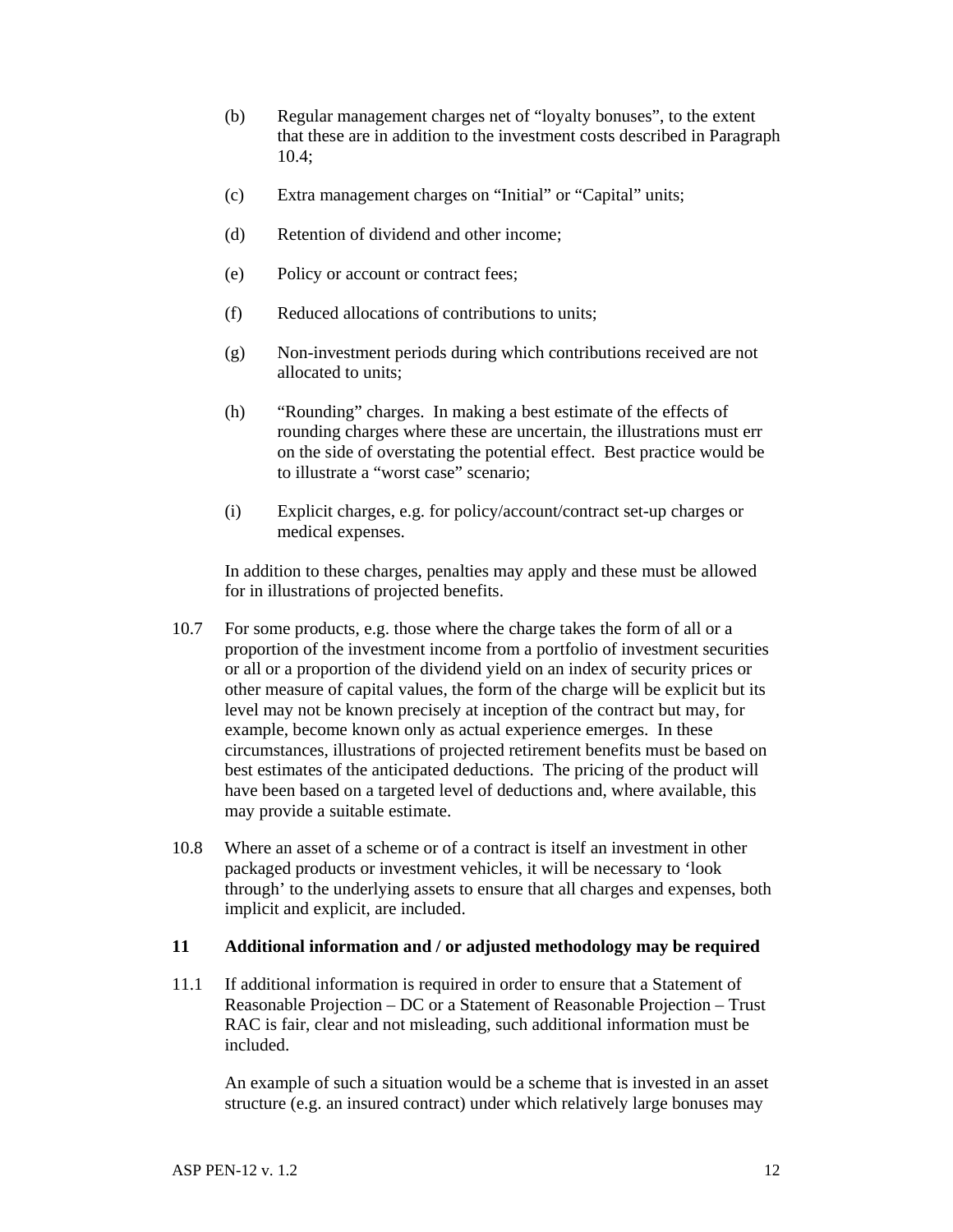be added to the fund at the scheme member's normal retirement date or in the year(s) immediately preceding that date. In this case, additional information must be provided to ensure that the scheme member is properly informed of the significance of the timing of the bonus.

11.2 It is possible that the prescribed illustration may give a misleading impression of the charging basis applicable to the assets or contracts in which the fund and / or contributions are invested.

 An extreme example of this would be a charging structure under which a proportion of the investment return in excess of a prescribed rate is deducted and retained by the provider of the underlying investment vehicle for its own account. A more likely example would be fund management charges which vary in accordance with investment performance.

 Another example is certain derivative-based products where the benefit profile is not a smooth function of underlying investment returns and the illustrated scenario of a constant deterministic and conservative investment return could be totally misleading as to the potential benefits, and thus the charges, under such products.

 Undoubtedly these examples are not exhaustive. In such circumstances, an appropriate adjustment must be made to the calculations. The objective of this adjustment is to present a fairer illustration of the expected benefits after deductions for expenses and charges, rather than necessarily to present a precise reflection of the prescribed scenario. If necessary, the Statement of Reasonable Projection – DC or Statement of Reasonable Projection – Trust RAC must give a clear explanation of how and why a departure has been made from the prescribed formula.